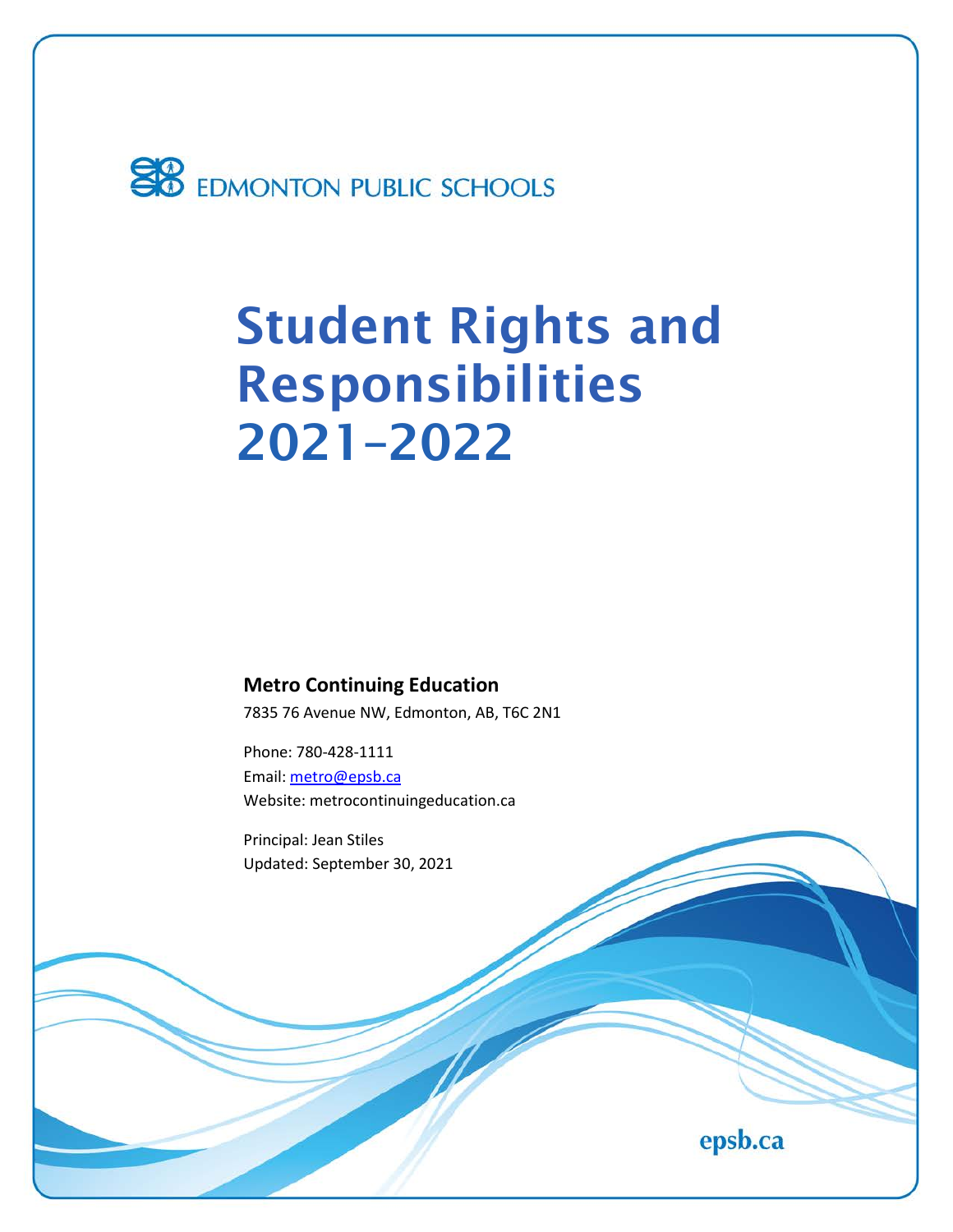

### Our Commitment to High Quality Learning Environments

At Edmonton Public Schools, we are deeply committed to the success and well-being of our students. Each student deserves a welcoming, inclusive, safe and healthy learning environment that supports high-quality learning, respects diversity, and nurtures a sense of belonging and a positive sense of self.

As a Division, we have established clear behaviour expectations for all students, from Kindergarten to Grade 12. The expectations are outlined in the Division's Student Behaviour and Conduct Policy which was developed in consultation with students, parents, staff and community members. The policy outlines the rights and responsibilities of students, our expectations for student conduct, and the potential responses when students demonstrate unacceptable behaviour.

Parental involvement in public education plays a vital role in promoting positive student behaviour. We are pleased that our ongoing partnership with families continues to make a difference for our schools and students.

By working together, we will ensure our students learn the importance of good character and conduct, and our schools will remain safe and secure places to learn and thrive.

Fish Expeliente

Trisha Estabrooks Board Chair

### Student Success and Safety—Our Highest Priorities

It is our shared responsibility to ensure that each student can learn and realize their potential within a safe and caring learning environment. In addition to teaching the necessary learning outcomes, our schools are places where students can develop the character and skills needed to become responsible, respectful, compassionate and successful citizens.

School staff use Board Policy [HG.BP—Student Behaviour and Conduct](https://www.epsb.ca/ourdistrict/policy/h/hg-bp/) as the basis for creating this **Student Rights and Responsibilities** document. This document is designed to communicate expectations, and balances the overarching rights and responsibilities that are communicated in our policy with the unique context of each school. The expectations and processes outlined in this document are implemented by principals in collaboration with school staff, parents and local communities.

Ensuring each student can thrive in a safe, productive and welcoming learning environment is essential to our work in improving student achievement and high school completion rates. By working together to promote positive attitudes and responsible, respectful behaviour in our schools, we believe students will receive the greatest benefit during their educational journey.

Darrel Robertson Superintendent of Schools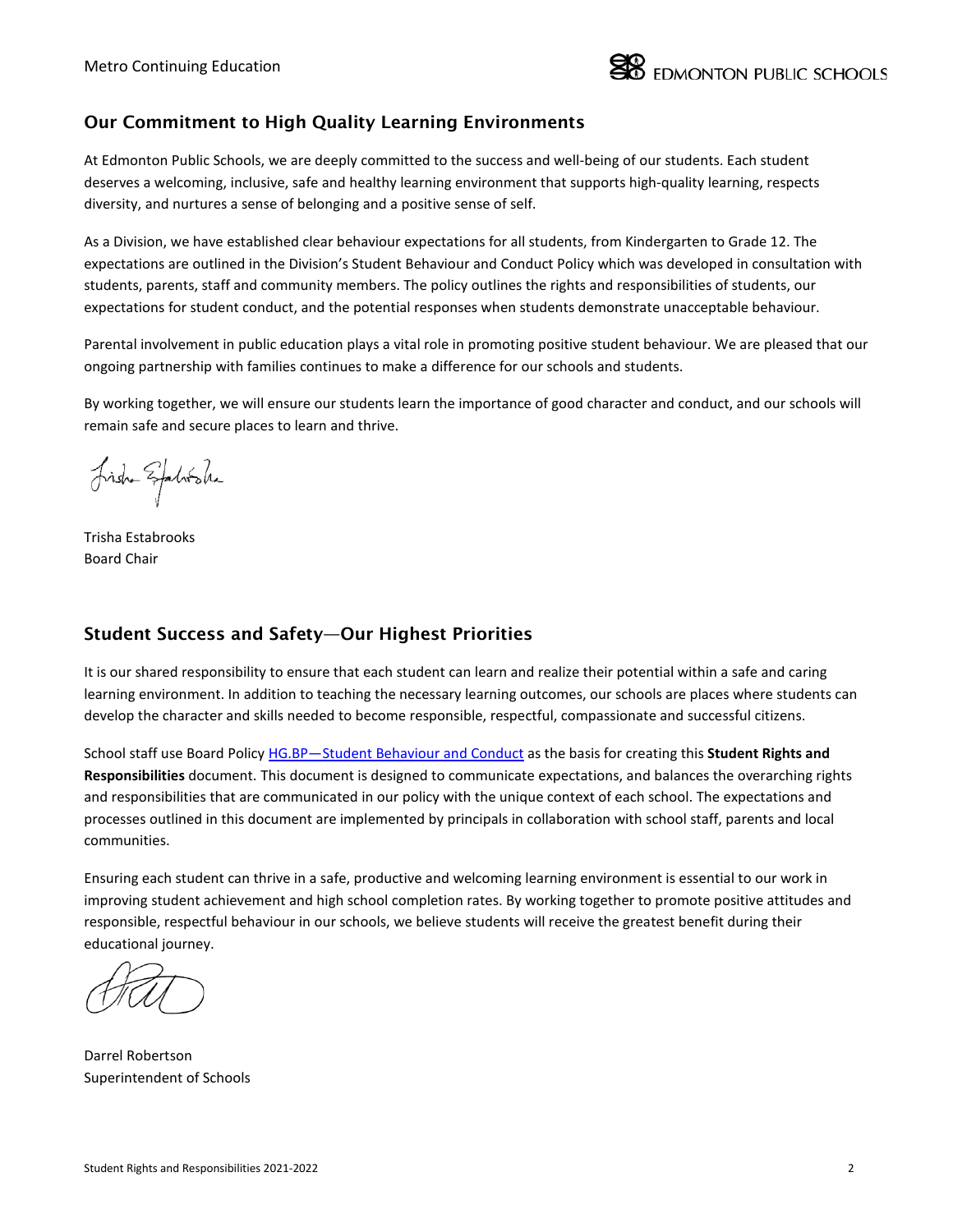## Supporting Student Success

Members of the Edmonton Public Schools community, including students, parents, staff and Trustees, have a shared responsibility to help students be successful in school. Safety and well-being is fundamental to our students thriving as learners, and experiencing success and fulfillment both at school and in their lives. This *Student Rights and Responsibilities* document has been created to communicate clear expectations for how our students are expected to behave in order to ensure they become the best students and citizens they can be.

### **Parents support their child's success and positive behaviour by:**

- taking an active role in their child's personal and academic success
- reviewing expectations outlined in this document with their child
- helping them to attend school regularly and to develop the skills required to meet the school's expectations
- encouraging and modelling collaborative, positive and respectful relationships with others in the school community
- working collaboratively with the school to resolve student conduct issues
- reporting to the school any circumstances which may impact student safety

### **Students are responsible for their behaviour and effort, and are expected to:**

- contribute to the development of a welcoming, caring, respectful and safe learning environment
- learn, practice and demonstrate positive personal and interpersonal skills and attributes
- use their abilities and talents to gain maximum learning benefit from their school experience
- attend school regularly and punctually
- be accountable for behaviour which impacts others in the school, whether or not the behaviour occurs within the school building or during the school day or by electronic means

### **School staff will help your child succeed by:**

- providing a welcoming, caring, respectful and safe learning environment that respects diversity and fosters a sense of belonging
- ensuring that students and parents understand the school's expectations for student behaviour
- establishing supports and processes at the school to proactively guide positive student behaviour
- helping students develop and practice the skills and attributes to meet these expectations
- working with students, parents and other school staff to address behaviour concerns, including implementing appropriate responses to address inappropriate student behaviour

To support a shared understanding of the language and intent of this document, refer to the [glossary](https://docs.google.com/document/d/17XNjzpVX82IahGh_pZllb5p2_56BzRTnteeoNjdejBk/edit?usp=sharing) for a definition of terms.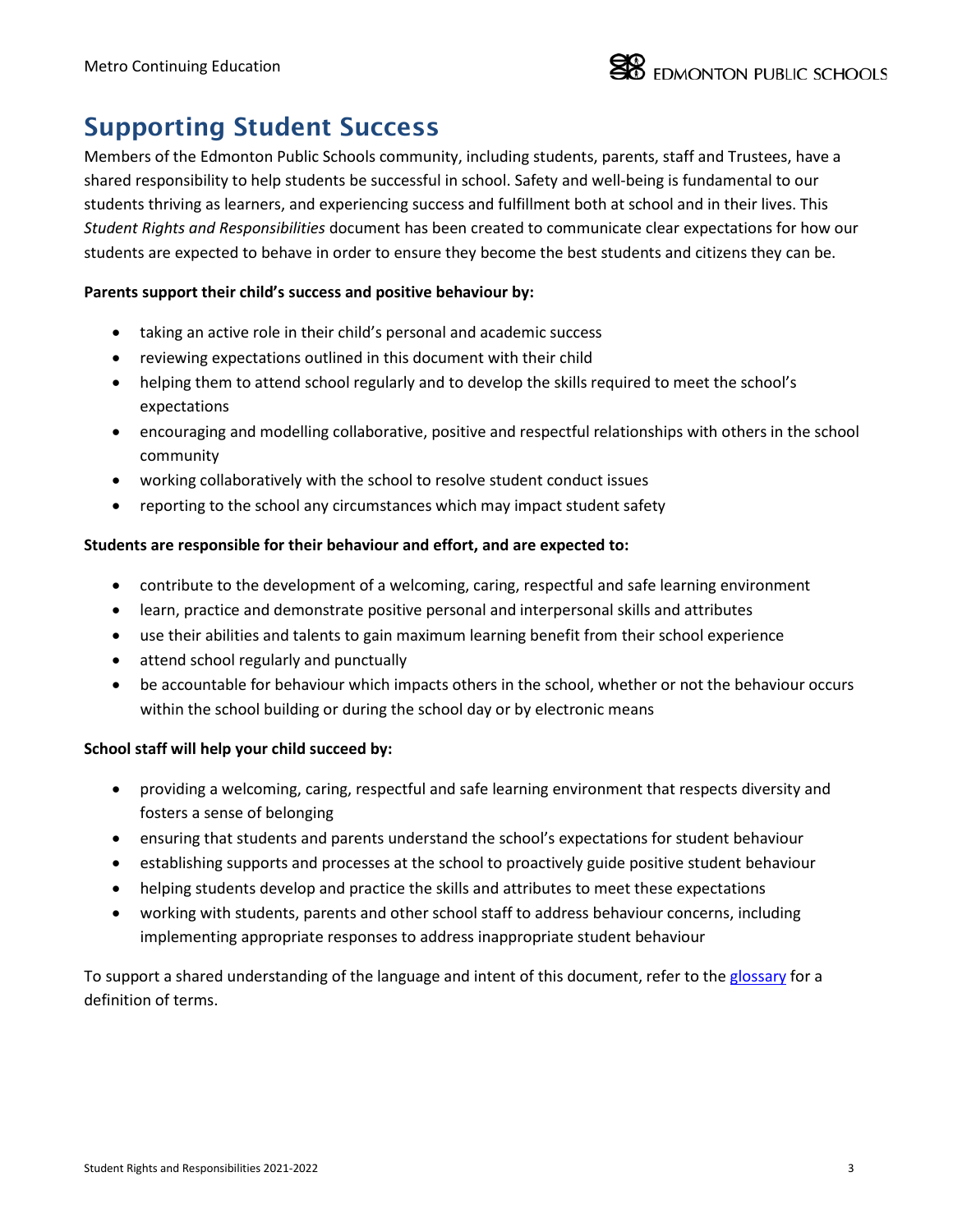# Our Belief and Commitment

### **At Metro Continuing Education:**

Our vision is to excel in providing outstanding learner-focused educational experiences dedicated to academic, personal and professional growth. We will build community and foster partnerships to promote lifelong learning opportunities for students of all ages.

Metro is a customer service-oriented educational institution committed to providing flexible and diverse learning opportunities to students of all ages and needs.

We value dedication, enthusiasm, excellence, integrity, responsibility, responsiveness and team work with our students and our staff.

## Rights and Responsibilities

Our school Division recognizes the following fundamental rights and responsibilities:

All students have the right to be treated with dignity, respect and fairness by other staff and students.

All members of our Edmonton Public Schools community, including students, parents, staff and Trustees have a role and a shared responsibility to create and support welcoming, caring, respectful and safe learning environments.

Student and parents have a right to be informed about Division and school expectations for student behaviour. To support this right, all schools' Student Rights and Responsibilities documents will be posted on SchoolZone and on school websites.

All members of our school community are expected to respect diversity and refrain from demonstrating any form of discrimination on the basis of race, religious beliefs, colour, gender identity, gender expression, physical disability, mental disability, ancestry, place of origin, marital status, source of income, family status or sexual orientation.

These rights and responsibilities are communicated in the *Alberta Human Rights Act* and the *Education Act* and are reinforced in Division policies and regulations including AE.BP—Welcoming, Inclusive, Safe and Healthy Learning and [Working Environments,](https://www.epsb.ca/ourdistrict/policy/a/ae-bp/) [HG.BP—Student Behaviour and Conduct,](https://www.epsb.ca/ourdistrict/policy/h/hg-bp/) [HG.AR—Student Behaviour and](http://www.epsb.ca/ourdistrict/policy/h/hg-ar/)  [Conduct,](http://www.epsb.ca/ourdistrict/policy/h/hg-ar/) and [HFA.AR—Sexual Orientation and Gender Identity](https://www.epsb.ca/ourdistrict/policy/h/hfa-ar/) and HAAB.BP – Anti-Racism and Equity which are available to the public.

At Metro Continuing Education, everyone in our school community has the right to learn and work in an environment that is respectful, inclusive, safe, healthy and focused on learning and success. In order to preserve these rights, students must also be aware of their individual responsibilities.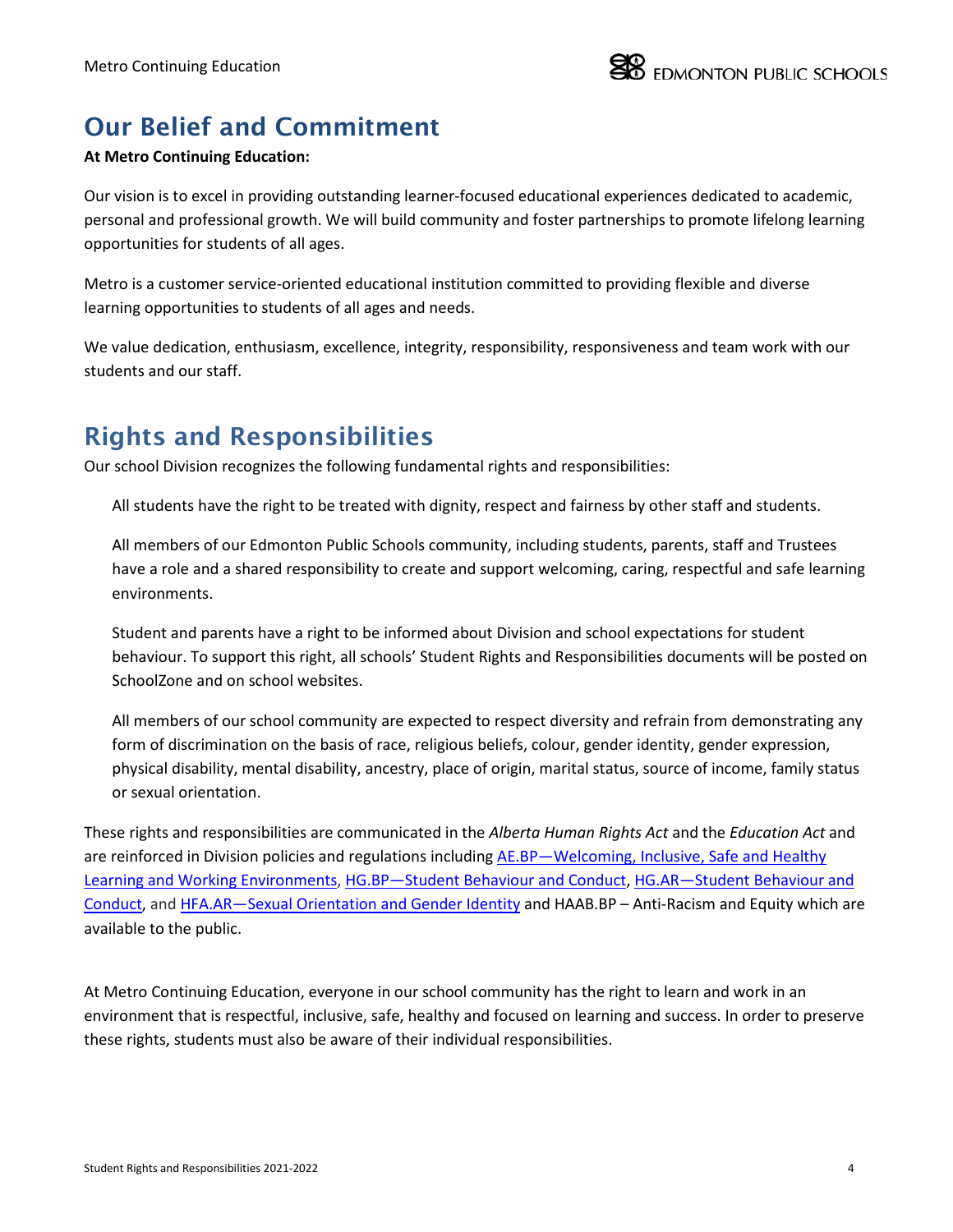### Student Behaviour Expectations

To ensure that Metro Continuing Education is a positive learning environment for everyone, all students are expected to comply with expectations set by our school Division, as well as school rules which are in place for the benefit of all members of our school community.

Through Board Policy HG.BP – [Student Behaviour and Conduct,](https://epsb.ca/ourdistrict/policy/h/hg-bp/) the Board expects that students behave in accordance with Section 12 of the *School Act.* Section 12 states that students will conduct themselves so as to reasonably comply with the following Code of Conduct:

- be diligent in pursuing the student's studies,
- attend school regularly and punctually,
- cooperate fully with everyone authorized by the Board to provide education programs and other services,
- comply with rules of the school,
- account to the student's teachers for the student's conduct,
- respect the rights of others,
- ensure the student's conduct contributes to a welcoming, caring, respectful and safe learning environment that respects diversity and fosters a sense of belonging,
- respect the rights of others,
- refrain from, report and not tolerate bullying or bullying behaviour directed toward others in the school, whether or not it occurs within the school building, during the school day or by electronic means,
- positively contribute to the student's school and community.

Furthermore, students are expected to:

- resolve conflict or seek assistance to resolve conflict in a peaceful, safe, and non-threatening manner that is conducive to learning and growth. Strategies for addressing conflict between students may include counselling, mediation, or forms of restorative practice.
- use school and personal technology appropriately and ethically
- ensure that they conduct themselves with academic integrity and refrain from and report all incidents of academic misconduct including, but not limited to, cheating and plagiarizing.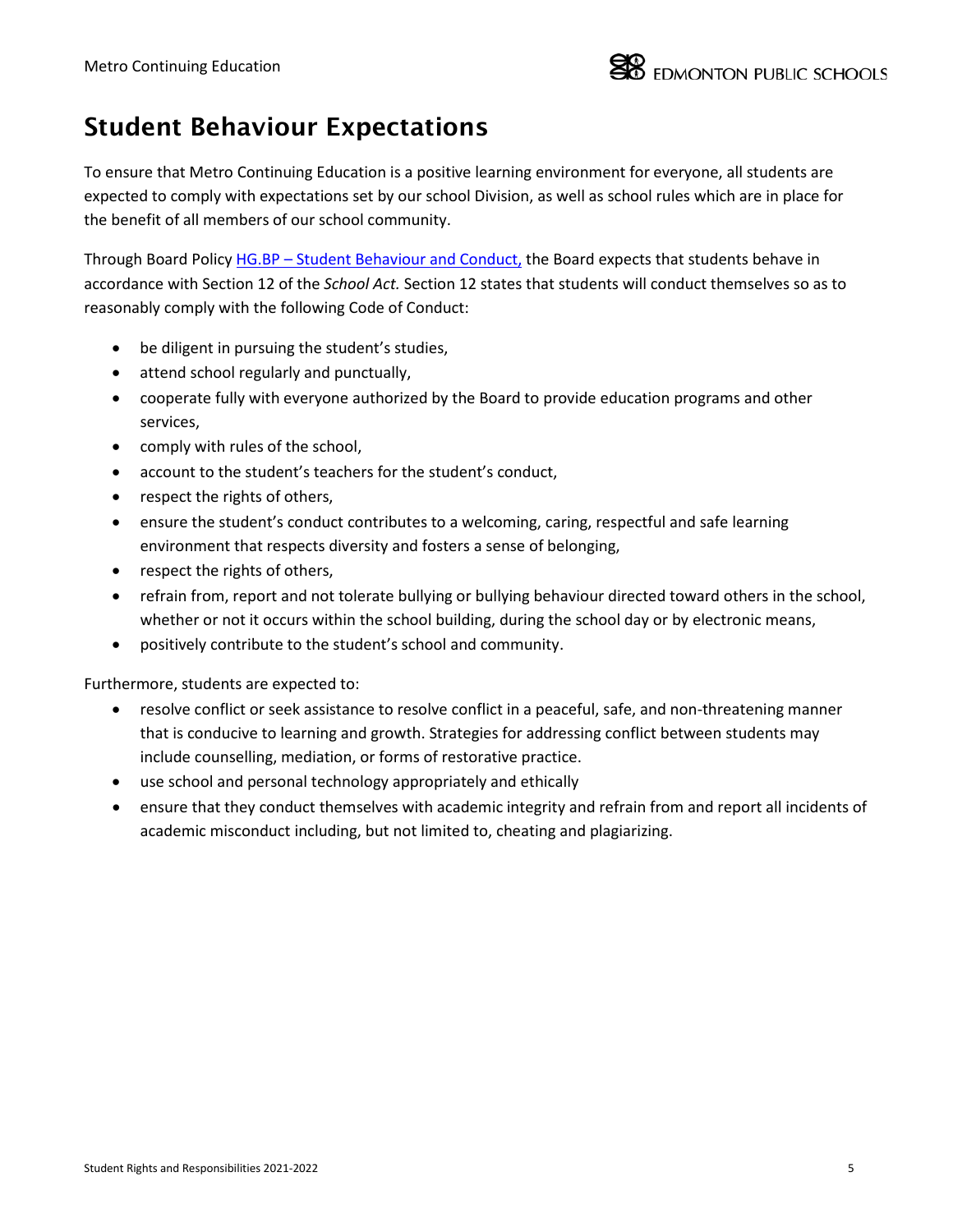#### **Regular Attendance – It's the Law**

Regular attendance is strongly linked to student academic success and a student's sense of belonging at school. The *Education Act* reminds parents and students that students are expected to attend school and be punctual every day. Students are only considered to be excused from attending school if they must be away due to:

- sickness or other unavoidable cause
- the day being recognized as a religious holiday by the religious denomination that the child belongs to
- suspension or expulsion
- an exemption from compulsory attendance granted by the Board for a defined period of time

#### **Student Dress Code**

At Edmonton Public Schools, students are expected to dress in a manner that reflects a welcoming, respectful, inclusive, safe and healthy learning environment. School expectations for student attire take into account a student's right to fairness, dignity and respect, and will not discriminate against students based on race, gender, gender identity, gender expression, sexual orientation, ethnicity, religion, cultural observance, socio-economic status, or body type. As examples, clothing items including, but not limited to, durags, turbans, hijabs and burkas are all acceptable and appropriate attire.

Student safety and wellbeing are our highest priorities. Students are expected to refrain from wearing, carrying, or displaying any clothing or accessories which pose a safety hazard. Students are not permitted to wear lanyards around their neck.

Students at Metro are expected to adhere to our policies and procedures, including the following:

### **Alcohol, Tobacco and Cannabis Use On and In Division Property**

The possession or consumption of alcohol, tobacco or cannabis is not permitted on Edmonton Public Schools property, including parking lot and sports fields. This applies to, but not limited to, alcohol, tobacco, tobacco-like products and cannabis (including cigarettes, e-cigarettes and vaporizers). This will ensure that our buildings and property provide a safe and healthy learning environment for all students and staff. Violators may be subject to fines and school discipline.

#### **Academic Integrity**

Cheating is not acceptable. This includes plagiarism (copying someone else's work and passing it off as your own, copying, stealing tests or assignments and getting answers for a test or assignment in advance. Cheating also includes giving answers or work to others to claim as their own. Students suspected of plagiarism or cheating will be referred to the school administration and appropriate disciplinary action will be taken.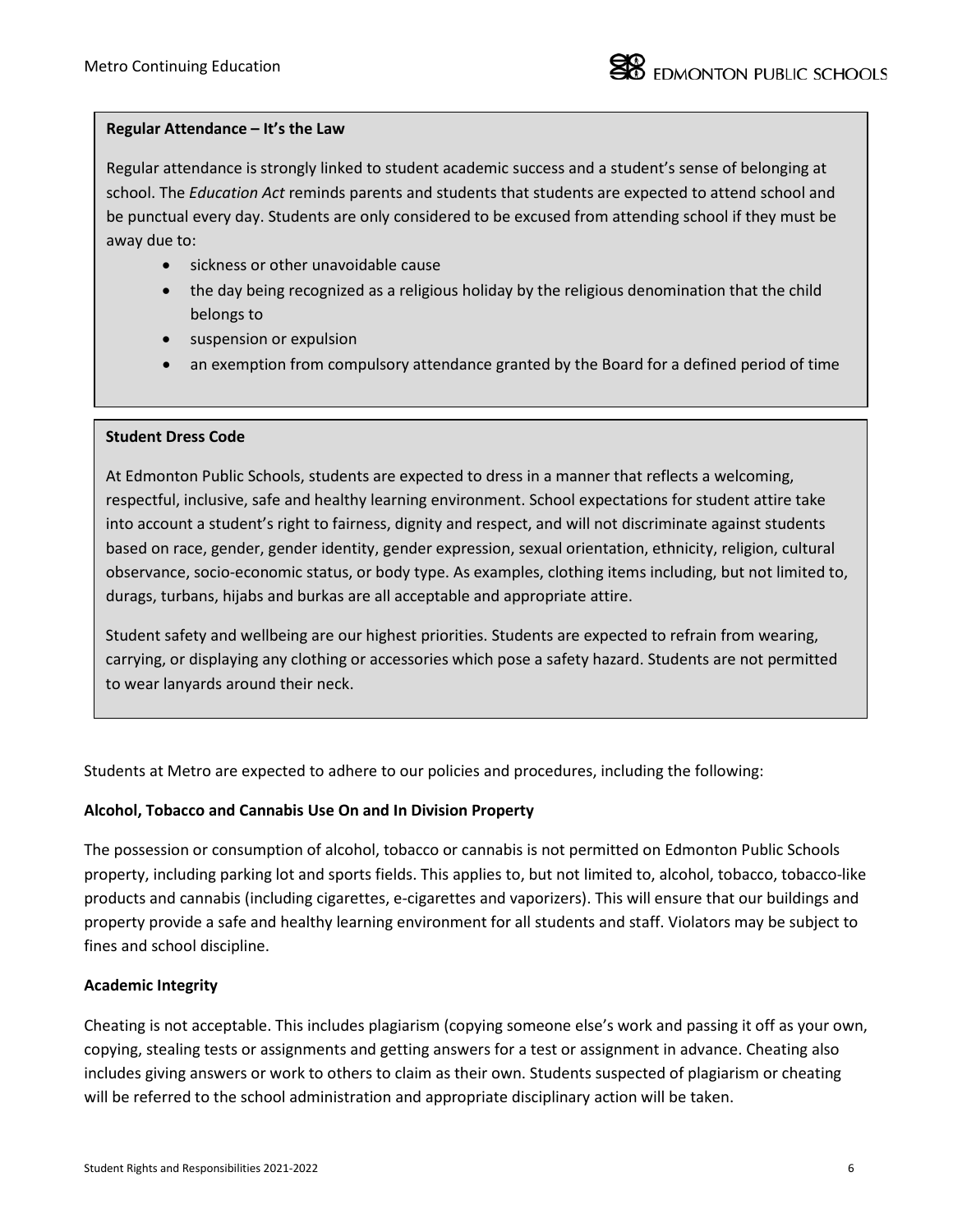

### **Acceptable Use of Technology**

All students will use school technology resources in an appropriate manner. This includes personal electronic devices (including cell phones, tablets and computers) connected to the network. Students will: only use technology for educational related activities; adhere to copyright laws; not transmit material that is in violation of local, provincial or federal law; not access personal information files of other students or staff; use school approved software in compliance with licensing agreements; not create, view, display or send messages or pictures that are in appropriate for an education environment or may be offensive to others and adhere to class guidelines as outlined by the teacher. Violations of the acceptable use of technology agreement are subject to federal and provincial laws and will result in school discipline.

### Unacceptable Behaviour

Any behaviour which disrupts the educational atmosphere of the school or which interferes with the rights of others to learn, to be respected or to feel safe is unacceptable. Edmonton Public Schools' policy on student behaviour and conduct outlines the following:

Students are accountable for their behaviour whether or not it occurs on school property or within the school day. When behaviour that occurs off school property, or outside of regular school hours, threatens the safety or well-being of individuals within the school community or disrupts the learning environment, school administrators may apply consequences for the behaviour.

Examples of unacceptable behaviour include, but are not limited to:

- 1. behaviours that interfere with the learning of others and/or the school environment
- 2. behaviours that create unsafe conditions
- 3. acts of bullying, harassment, threats, or intimidations whether it be in person, indirectly, or by electronic means
- 4. physical violence
- 5. retribution against any person who has intervened to prevent or report bullying or any other incident or safety concern
- 6. possession, use or distribution of substances restricted by federal, provincial, municipal, Division or school authorities
- 7. any illegal activity such as:
	- a. possession, use or distribution of illegal substances
	- b. possession of a weapon or use of a weapon (or replica) to threaten, intimidate or harm others
	- c. possession, use, display, or distribution of offensive messages, videos or images
	- d. theft or possession of stolen property
- 8. any breach of rules and expectations established by Division administrative regulations or a schoolbased code of conduct
- 9. failure to comply with Section 12 of the *School Act*.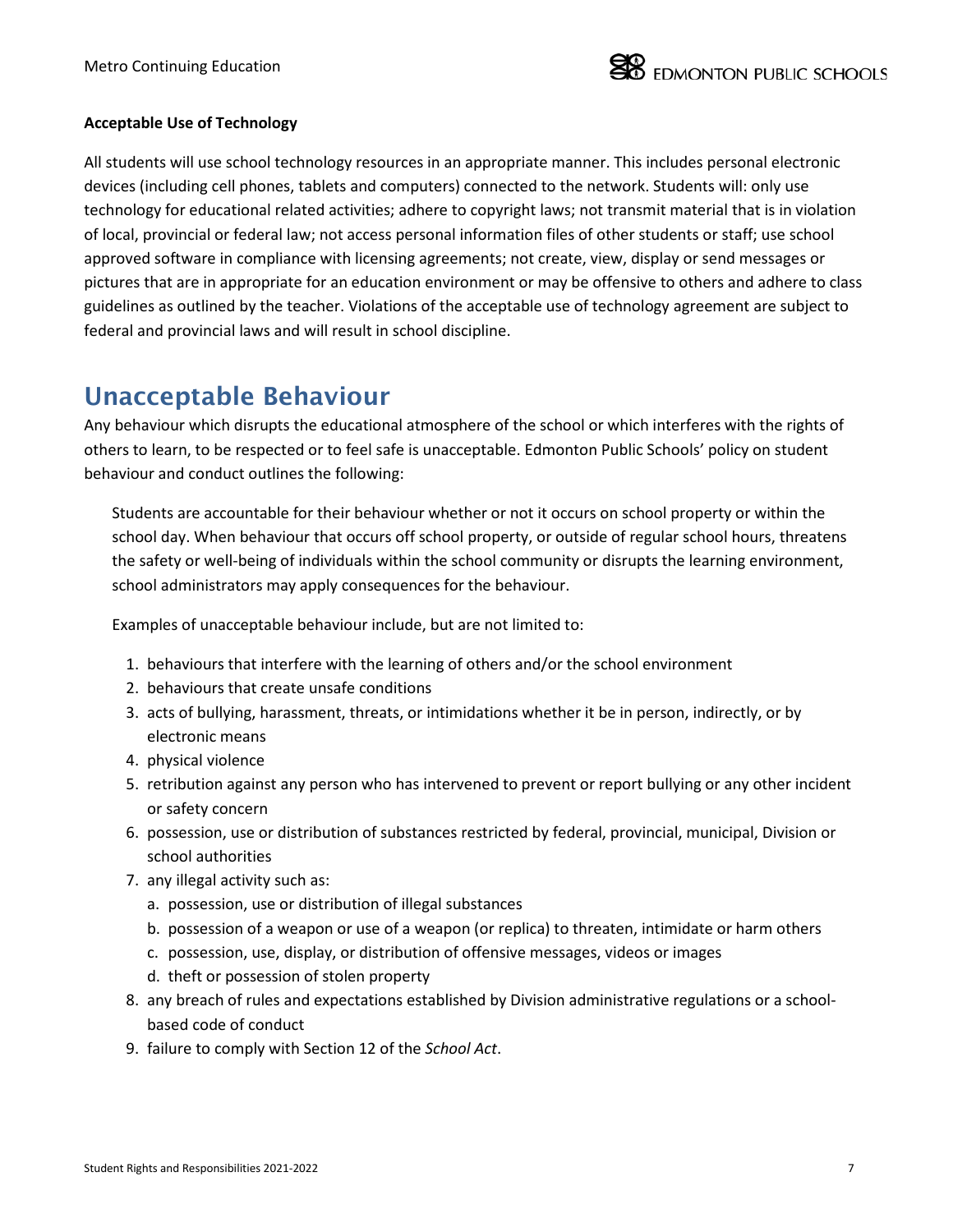### **Bullying and Conflict**

Bullying is defined in the *Education Act* as repeated and hostile or demeaning behaviour by an individual in the school community where the behaviour is intended to cause harm, fear or distress to one or more other individuals in the school community, including psychological harm or harm to an individual's reputation. Bullying also includes the distribution of an intimate image of another person knowing that the person depicted in the image did not consent to the distribution, or being reckless as to whether or not that person consented to the distribution.

**Bullying** can take different forms:

- physical (e.g., pushing, hitting)
- verbal (e.g., name-calling, threats)
- social (e.g., exclusion, rumours)
- electronic (e.g., using technology to harass or threaten)

**Conflict** occurs when there is a breakdown in relationships between individuals that results from a disagreement or misunderstanding. While conflicts may require adult intervention, they are considered to be a natural part of how students learn to navigate relationships.

All students are expected to refrain from, report and not tolerate bullying or bullying behaviour directed toward others in the school, whether or not it occurs within the school building, during the school day or by electronic means. Students are also expected to resolve conflict or seek assistance to resolve conflict in a peaceful, safe, and non-threatening manner that is conducive to learning and growth. School staff can help address conflict between students using strategies that may include counselling, mediation, consequences and/or forms of restorative practice.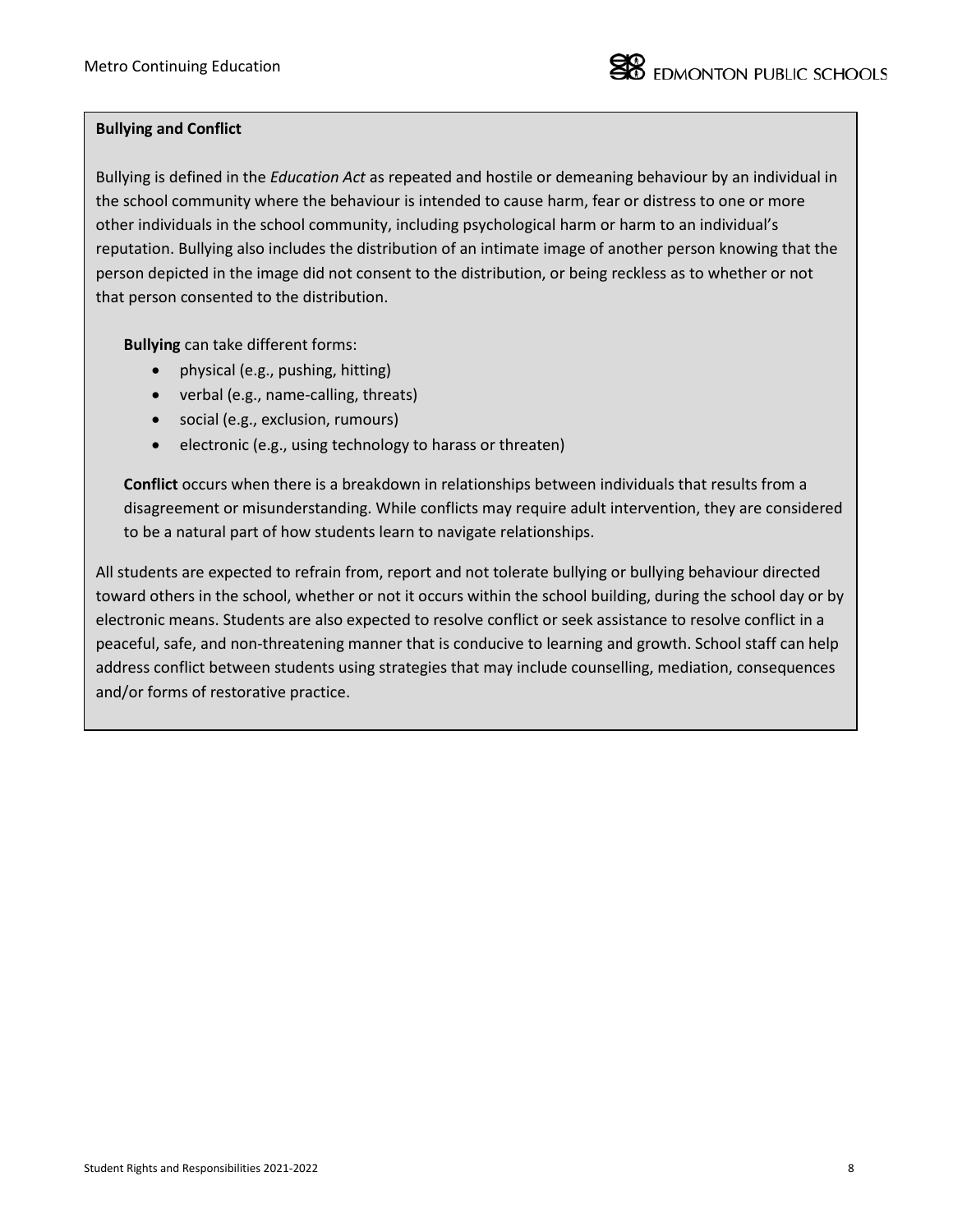

### School Responses to Unacceptable Behaviour

If students fail to meet classroom, school or Division expectations, a range of responses or consequences may be put in place to address unacceptable behaviour. Edmonton Public School's policy outlines the following:

Unacceptable behaviour may be grounds for disciplinary action which provides the student with an opportunity for critical learning and reflection in the areas of personal accountability and responsibility, the development of empathy, as well as communication, conflict resolution, and social skills development.

The specific circumstances of the situation and of the student are taken into account when determining appropriate responses to unacceptable behaviour.

When a student engages in unacceptable behaviour, consequences may include, but are not limited to:

- temporary assignment of a student to an alternate supervised area within the school
- temporary assignment of a student to an alternate learning location
- short term removal of privileges
- interventions such as positive behaviour supports, contracts, counselling, restorative practices
- replacement or reimbursement for loss of, or damage to property
- in-school or out-of-school suspension
- referral to Attendance Board
- recommendation for expulsion

Students are expected to cooperate with investigations by school administration. When contemplating and conducting a reasonable search of student property (including electronic devices), school administration must balance a student's reduced expectation of privacy in relation to school matters, with the need to provide a welcoming, caring, respectful and safe learning environment that respects diversity and fosters a sense of belonging for students and staff.

Metro uses a video surveillance system to help maintain a safe learning and working environment. This system is used to record and possibly monitor activity in accordance with privacy legislation. The system helps keep students and staff safe by recording activities in the school and the parking lot. School administration follows protocols to ensure student and staff privacy is protected. Access to video surveillance recordings is strictly controlled. Recordings are only accessed if an incident occurs which requires investigation and proof of wrongdoing. Personal information collected by the surveillance system may be used and / or disclosed in an investigation that could possibly lead to disciplinary or legal action by school administration, law enforcement or the court.

At Metro Continuing Education, we are committed to ensuring that our school is a safe and productive learning environment. Where necessary, interventions or disciplinary action may be used to address unacceptable behaviour by students.